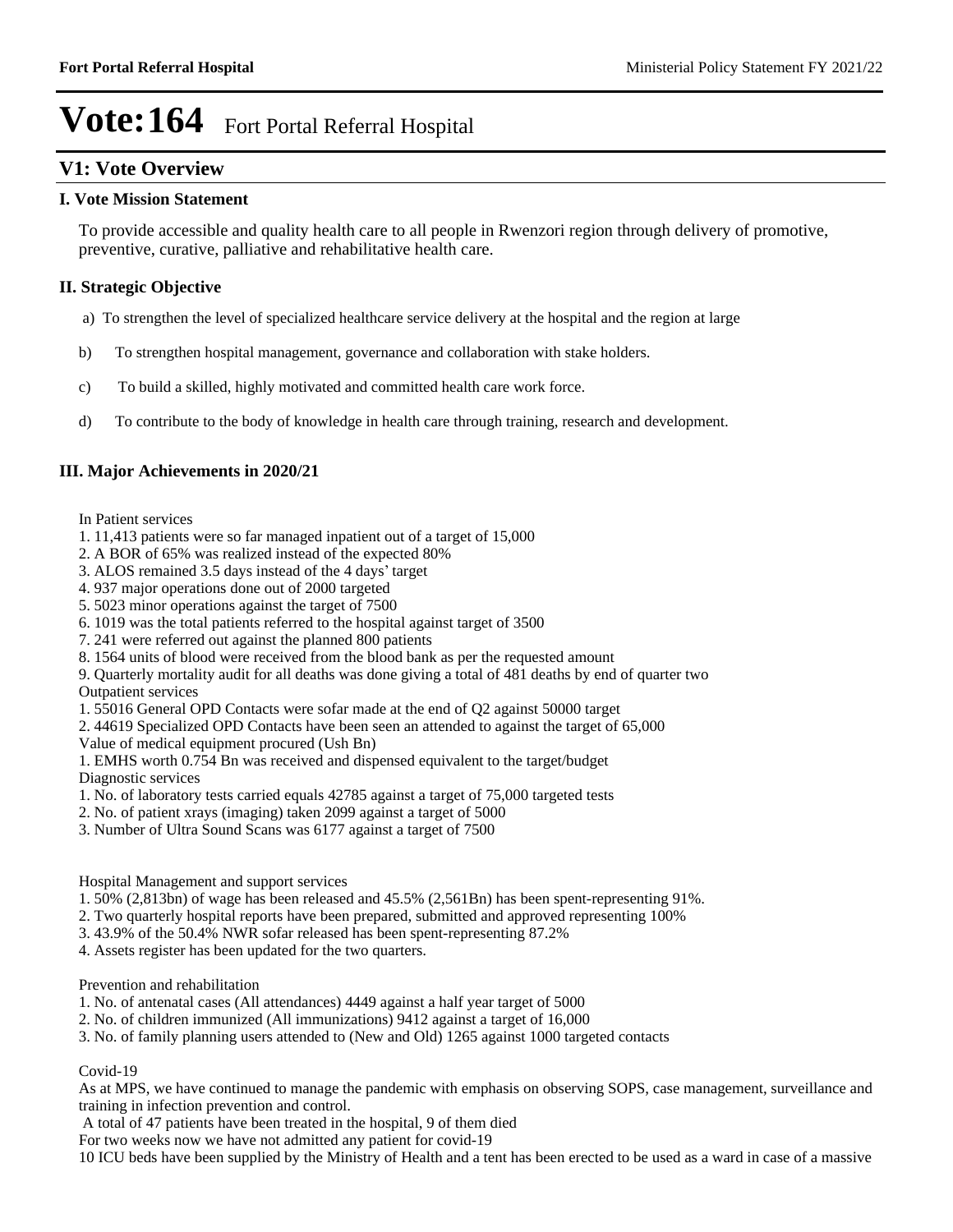outbreak of the disease.

### **IV. Medium Term Plans**

1. Development of a 30-year master plan to guide the development of the hospital infrastructure

2. Improve hospital security, staff accommodation, rehabilitate existing infrastructure, reduce on costs of utilities by use rain water harvesting and solar power.

3. Reduce staffing gaps by timely identification, declaration and recruitment of staff within the allocated wage bill.

4. Strengthen and improve on data management especially using the new patient data management software (the IICS), utilization and dissemination through digitization

5. Continue lobbying and fast tracking of hospital infrastructure development to meet the client service demands including Laboratory, accident & Emergency and ICU.

6. Continue buying additional assorted and specialized medical equipment as a way of improving patient outcomes, boost diagnostic capability and enhance and generally improve the health of the population in the region

7. We want to complete constructing the perimeter wall around the hospital premises that is intended to further protect the hospital property and improve client confidence and satisfaction that will improve access to health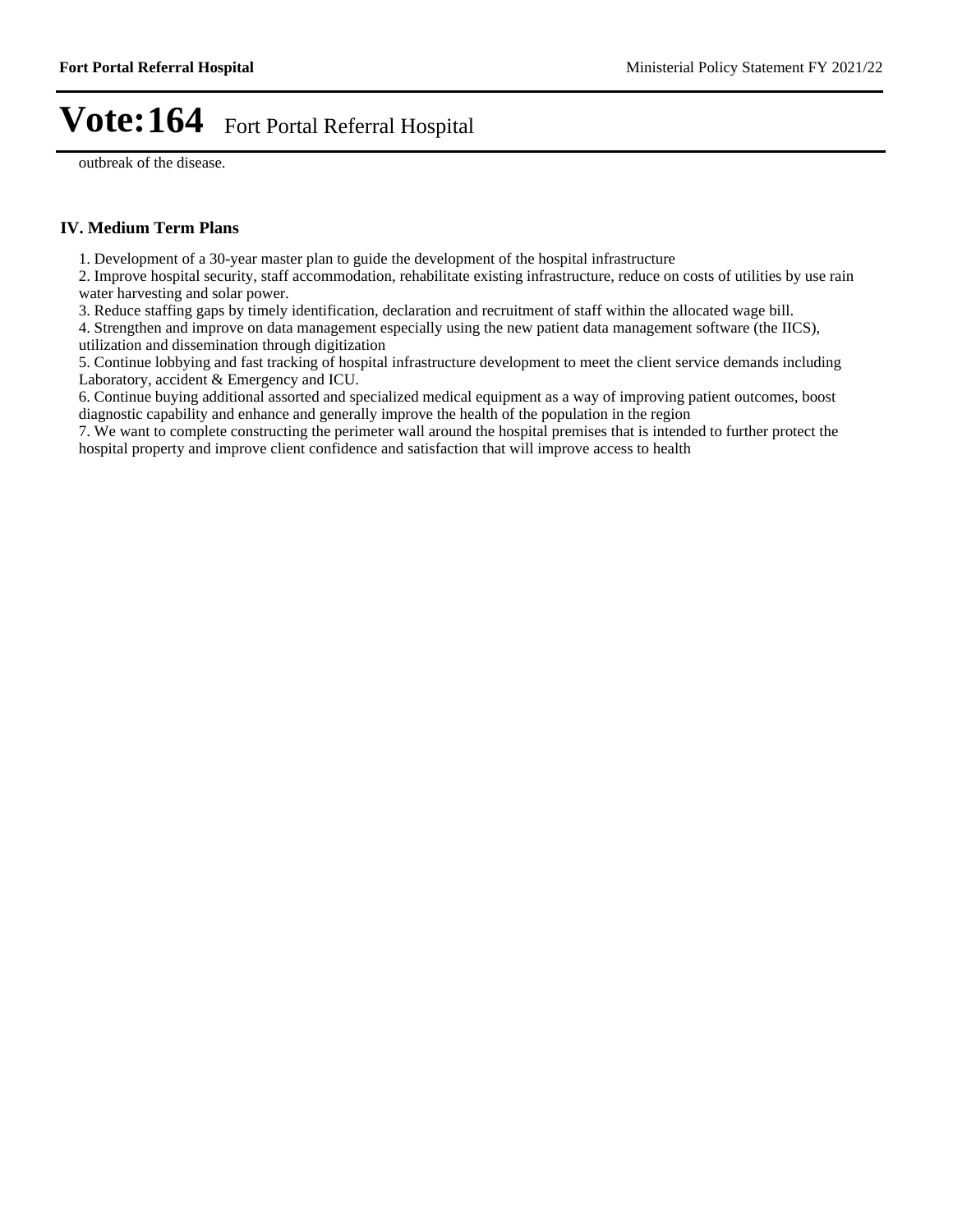## **V. Snapshot Of Medium Term Budget Allocations**

**Table 5.1: Overview of Vote Expenditures (UShs Billion)**

|                  |                                                      |                    |               | 2020/21                                   |         | <b>MTEF Budget Projections</b> |         |         |         |
|------------------|------------------------------------------------------|--------------------|---------------|-------------------------------------------|---------|--------------------------------|---------|---------|---------|
|                  |                                                      | 2019/20<br>Outturn | <b>Budget</b> | <b>Approved Expenditure</b><br>by End Dec | 2021/22 | 2022/23                        | 2023/24 | 2024/25 | 2025/26 |
| <b>Recurrent</b> | Wage                                                 | 5.096              | 5.627         | 2.557                                     | 5.627   | 5.627                          | 5.627   | 5.627   | 5.627   |
|                  | Non Wage                                             | 3.206              | 3.039         | 1.330                                     | 3.120   | 3.120                          | 3.120   | 3.120   | 3.120   |
| Devt.            | GoU                                                  | 1.051              | 0.780         | 0.169                                     | 0.720   | 0.720                          | 0.720   | 0.720   | 0.720   |
|                  | Ext. Fin.                                            | 0.000              | 0.000         | 0.000                                     | 0.000   | 0.000                          | 0.000   | 0.000   | 0.000   |
|                  | <b>GoU</b> Total                                     | 9.353              | 9.445         | 4.056                                     | 9.467   | 9.467                          | 9.467   | 9.467   | 9.467   |
|                  | <b>Total GoU+Ext Fin (MTEF)</b>                      | 9.353              | 9.445         | 4.056                                     | 9.467   | 9.467                          | 9.467   | 9.467   | 9.467   |
|                  | Arrears                                              | 0.151              | 0.127         | 0.127                                     | 0.000   | 0.000                          | 0.000   | 0.000   | 0.000   |
|                  | <b>Total Budget</b>                                  | 9.504              | 9.572         | 4.183                                     | 9.467   | 9.467                          | 9.467   | 9.467   | 9.467   |
|                  | <b>A.I.A Total</b>                                   | 0.000              | 0.000         | 0.000                                     | 0.000   | 0.000                          | 0.000   | 0.000   | 0.000   |
|                  | <b>Grand Total</b>                                   | 9.504              | 9.572         | 4.183                                     | 9.467   | 9.467                          | 9.467   | 9.467   | 9.467   |
|                  | <b>Total Vote Budget</b><br><b>Excluding Arrears</b> | 9.353              | 9.445         | 4.056                                     | 9.467   | 9.467                          | 9.467   | 9.467   | 9.467   |

### **Table 5.2: Budget Allocation by Programme (UShs Billion)**

|                                 | 2021/22 Draft Estimates |          |              |  |  |
|---------------------------------|-------------------------|----------|--------------|--|--|
| <b>Billion Uganda Shillings</b> | GoU                     | Ext. Fin | <b>Total</b> |  |  |
| Human Capital Development       | 9.467                   | 0.000    | 9.467        |  |  |
| <b>Grand Total:</b>             | 9.467                   | 0.000    | 9.467        |  |  |
| <b>Total excluding Arrears</b>  | 9.467                   | 0.000    | 9.467        |  |  |

### **VI. Budget By Economic Clasification**

**Table V6.1 2020/21 and 2021/22 Budget Allocations by Item**

|                                       |       | 2020/21 Approved Budget |            |              |       | 2021/22 Draft Estimates |              |
|---------------------------------------|-------|-------------------------|------------|--------------|-------|-------------------------|--------------|
| Billion Uganda Shillings              | GoU   | Ext. Fin                | <b>AIA</b> | <b>Total</b> | GoU   | Ext. Fin                | <b>Total</b> |
| <b>Output Class: Outputs Provided</b> | 8.665 | 0.000                   | 0.000      | 8.665        | 8.747 | 0.000                   | 8.747        |
| 211 Wages and Salaries                | 5.956 | 0.000                   | 0.000      | 5.956        | 5.929 | 0.000                   | 5.929        |
| 212 Social Contributions              | 0.467 | 0.000                   | 0.000      | 0.467        | 0.518 | 0.000                   | 0.518        |
| 213 Other Employee Costs              | 0.580 | 0.000                   | 0.000      | 0.580        | 0.598 | 0.000                   | 0.598        |
| 221 General Expenses                  | 0.288 | 0.000                   | 0.000      | 0.288        | 0.215 | 0.000                   | 0.215        |
| 222 Communications                    | 0.033 | 0.000                   | 0.000      | 0.033        | 0.036 | 0.000                   | 0.036        |
| 223 Utility and Property Expenses     | 0.635 | 0.000                   | 0.000      | 0.635        | 0.701 | 0.000                   | 0.701        |
| 224 Supplies and Services             | 0.306 | 0.000                   | 0.000      | 0.306        | 0.343 | 0.000                   | 0.343        |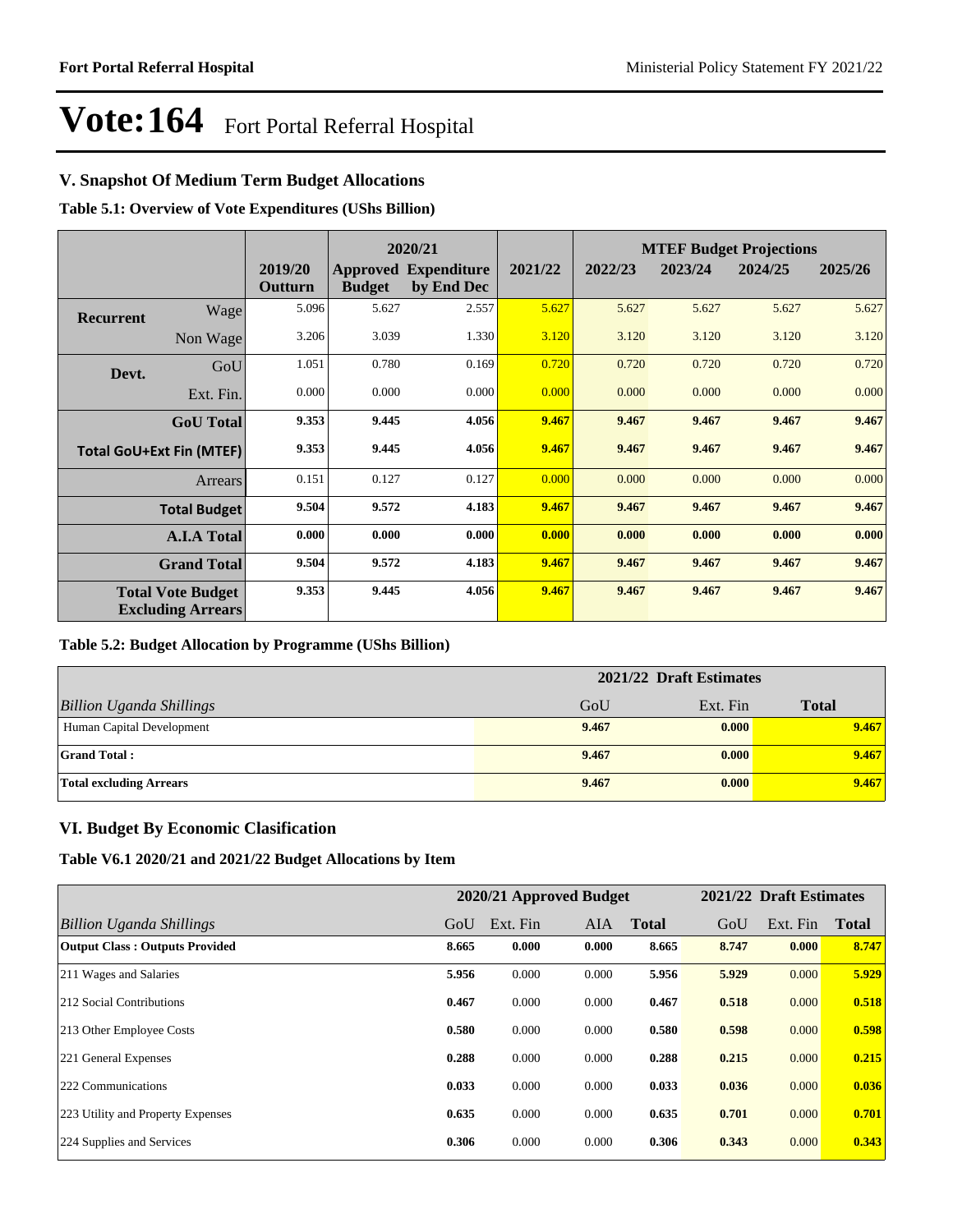| 227 Travel and Transport               | 0.199 | 0.000 | 0.000 | 0.199 | 0.172 | 0.000 | 0.172 |
|----------------------------------------|-------|-------|-------|-------|-------|-------|-------|
| 228 Maintenance                        | 0.201 | 0.000 | 0.000 | 0.201 | 0.235 | 0.000 | 0.235 |
| <b>Output Class: Capital Purchases</b> | 0.780 | 0.000 | 0.000 | 0.780 | 0.720 | 0.000 | 0.720 |
| 312 FIXED ASSETS                       | 0.780 | 0.000 | 0.000 | 0.780 | 0.720 | 0.000 | 0.720 |
| <b>Output Class: Arrears</b>           | 0.127 | 0.000 | 0.000 | 0.127 | 0.000 | 0.000 | 0.000 |
| 321 DOMESTIC                           | 0.127 | 0.000 | 0.000 | 0.127 | 0.000 | 0.000 | 0.000 |
| <b>Grand Total:</b>                    | 9.572 | 0.000 | 0.000 | 9.572 | 9.467 | 0.000 | 9.467 |
| <b>Total excluding Arrears</b>         | 9.445 | 0.000 | 0.000 | 9.445 | 9.467 | 0.000 | 9.467 |

## VII. Budget By Sub-Subprogramme, Department And Project

## **Table V7.1: Past Expenditure Outturns and Medium Term Projections by Sub-SubProgramme,Department and Project**

| Billion Uganda shillings                                                |                                     | FY 2020/21                |                                   |                                             |         | <b>Medium Term Projections</b> |         |         |
|-------------------------------------------------------------------------|-------------------------------------|---------------------------|-----------------------------------|---------------------------------------------|---------|--------------------------------|---------|---------|
|                                                                         | <b>FY 2019/20</b><br><b>Outturn</b> | Approved<br><b>Budget</b> | <b>Spent By</b><br><b>End Dec</b> | 2021-22<br><b>Proposed</b><br><b>Budget</b> | 2022-23 | 2023-24                        | 2024-25 | 2025-26 |
| <b>56 Regional Referral Hospital Services</b>                           | 9.504                               | 9.572                     | 4.183                             | 9.467                                       | 9.467   | 9.467                          | 9.467   | 9.467   |
| 01 Fort Portal Referral Hospital Services                               | 8.286                               | 8.582                     | 3.929                             | 8.536                                       | 8.536   | 8.536                          | 8.536   | 8.536   |
| 02 Fort Portal Referral Hospital Internal<br>Audit                      | 0.016                               | 0.016                     | 0.007                             | 0.016                                       | 0.016   | 0.016                          | 0.016   | 0.016   |
| 03 Fort Portal Regional Maintenance                                     | 0.151                               | 0.194                     | 0.078                             | 0.194                                       | 0.194   | 0.194                          | 0.194   | 0.194   |
| 1004 Fort Portal Rehabilitation Referral<br>Hospital                    | 0.781                               | 0.580                     | 0.169                             | 0.520                                       | 0.520   | 0.520                          | 0.520   | 0.520   |
| 1470 Institutional Support to Fort Portal<br>Regional Referral Hospital | 0.270                               | 0.000                     | 0.000                             | 0.000                                       | 0.000   | 0.000                          | 0.000   | 0.000   |
| 1576 Retooling of Fort Portal Regional<br>Referral Hospital             | 0.000                               | 0.200                     | 0.000                             | 0.200                                       | 0.200   | 0.200                          | 0.200   | 0.200   |
| <b>Total for the Vote</b>                                               | 9.504                               | 9.572                     | 4.183                             | 9.467                                       | 9.467   | 9.467                          | 9.467   | 9.467   |
| <b>Total Excluding Arrears</b>                                          | 9.353                               | 9.445                     | 4.056                             | 9.467                                       | 9.467   | 9.467                          | 9.467   | 9.467   |

## **VIII. Sub-SubProgramme Performance and Medium Term Plans**

### **Table V8.1: Sub-SubProgramme Outcome and Outcome Indicators**

| <b>Sub-SubProgramme :</b>                 | 56 Regional Referral Hospital Services                                                                            |  |                  |                            |                   |            |  |
|-------------------------------------------|-------------------------------------------------------------------------------------------------------------------|--|------------------|----------------------------|-------------------|------------|--|
| Objective :                               | To provide general and specialized services which are inclusive to the catchment population in Rwenzori<br>Region |  |                  |                            |                   |            |  |
| <b>Responsible Officer:</b>               | <b>Hospital Director</b>                                                                                          |  |                  |                            |                   |            |  |
| <b>Outcome:</b>                           | Quality and accessible Regional Referral Hospital Services                                                        |  |                  |                            |                   |            |  |
| 1. Improved quality of life at all levels |                                                                                                                   |  |                  |                            |                   |            |  |
|                                           |                                                                                                                   |  |                  | <b>Performance Targets</b> |                   |            |  |
|                                           | <b>Outcome Indicators</b>                                                                                         |  |                  | 2021/22                    | 2022/23           | 2023/24    |  |
|                                           |                                                                                                                   |  | <b>Base year</b> | <b>Target</b>              | <b>Projection</b> | Projection |  |
|                                           |                                                                                                                   |  |                  |                            |                   |            |  |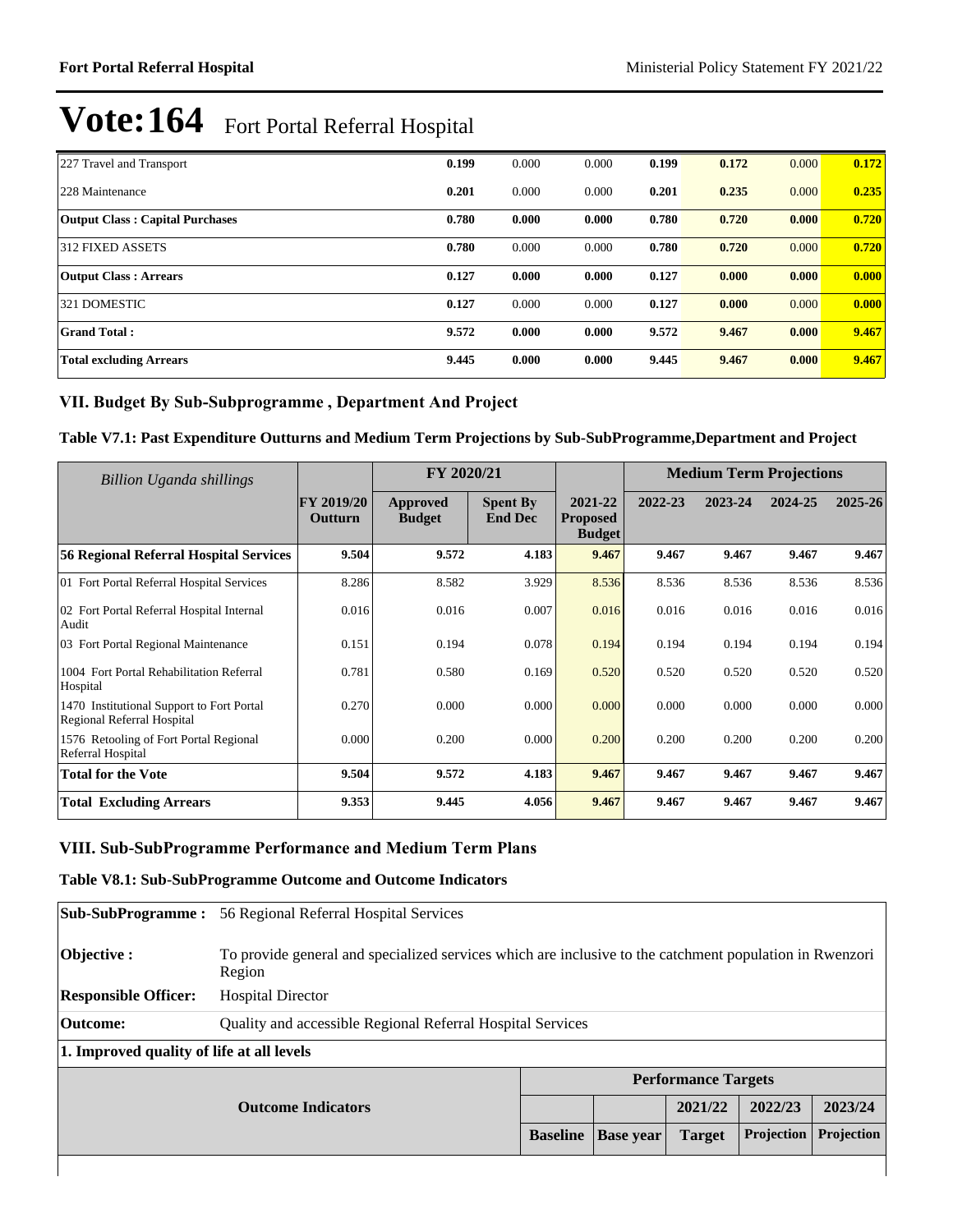| • % increase of specialized clinic outpatients attendances             | 10%   | 2020 | 10%                     | 15%     | 15%     |
|------------------------------------------------------------------------|-------|------|-------------------------|---------|---------|
| · % increase of diagnostic investigations carried                      | 12.5% | 2020 | <b>13%</b>              | 15%     | 15%     |
| <b>Department: 01 Fort Portal Referral Hospital Services</b>           |       |      |                         |         |         |
| <b>Budget Output: 01 Inpatient services</b>                            |       |      |                         |         |         |
| No. of in-patients (Admissions)                                        |       |      | 24,720                  | 25,440  | 26,160  |
| Average Length of Stay (ALOS) - days                                   |       |      | 4                       | 4       | 4       |
| Bed Occupancy Rate (BOR)                                               |       |      | 80%                     | 80%     | 85%     |
| Number of Major Operations (including Ceasarian section)               |       |      | 8,178                   | 8,567   | 8,956   |
| Referral cases in                                                      |       |      | 7,500                   | 7,700   | 8,000   |
| <b>Budget Output: 02 Outpatient services</b>                           |       |      |                         |         |         |
| Total general outpatients attendance                                   |       |      | 313,583                 | 322,716 | 331,849 |
| No. of specialised clinic attendances                                  |       |      | 124,717                 | 130,656 | 136,595 |
| Budget Output: 03 Medicines and health supplies procured and dispensed |       |      |                         |         |         |
| Value of medical equipment procured(Ush Bn)                            |       |      | 1.84                    | 2.26    | 2.68    |
| <b>Budget Output: 04 Diagnostic services</b>                           |       |      |                         |         |         |
| No. of laboratory tests carried out                                    |       |      | 135,479                 | 139,425 | 143,371 |
| No. of patient xrays (imaging) taken                                   |       |      | <b>10,000</b>           | 10,500  | 11,025  |
| Number of Ultra Sound Scans                                            |       |      | <b>15,000</b>           | 15,750  | 16,537  |
| <b>Budget Output: 05 Hospital Management and support services</b>      |       |      |                         |         |         |
| Assets register updated on a quarterly basis                           |       |      | 4                       | 4       | 4       |
| Timely payment of salaries and pensions by the 2                       |       |      | 12                      | 12      | 12      |
| Timely submission of quarterly financial/activity                      |       |      |                         | 4       | 4       |
| <b>Budget Output: 06 Prevention and rehabilitation services</b>        |       |      |                         |         |         |
| No. of antenatal cases (All attendances)                               |       |      | 8,974                   | 9,235   | 9,496   |
| No. of children immunised (All immunizations)                          |       |      | 36,775                  | 37,846  | 38,917  |
| No. of family planning users attended to (New and Old)                 |       |      | 2,854                   | 2,984   | 3,114   |
| Number of ANC Visits (All visits)                                      |       |      | 8,974                   | 9,235   | 9,496   |
| Percentage of HIV positive pregnant women not on H                     |       |      | 0%                      | $0\%$   | $0\%$   |
| <b>Budget Output: 07 Immunisation Services</b>                         |       |      |                         |         |         |
| Number of Childhood Vaccinations given (All contac                     |       |      | 36,775                  | 37,846  | 38,917  |
| Department: 02 Fort Portal Referral Hospital Internal Audit            |       |      |                         |         |         |
| <b>Budget Output: 05 Hospital Management and support services</b>      |       |      |                         |         |         |
| Assets register updated on a quarterly basis                           |       |      | $\overline{\mathbf{4}}$ | 4       | 4       |
|                                                                        |       |      | 12                      | 12      | 12      |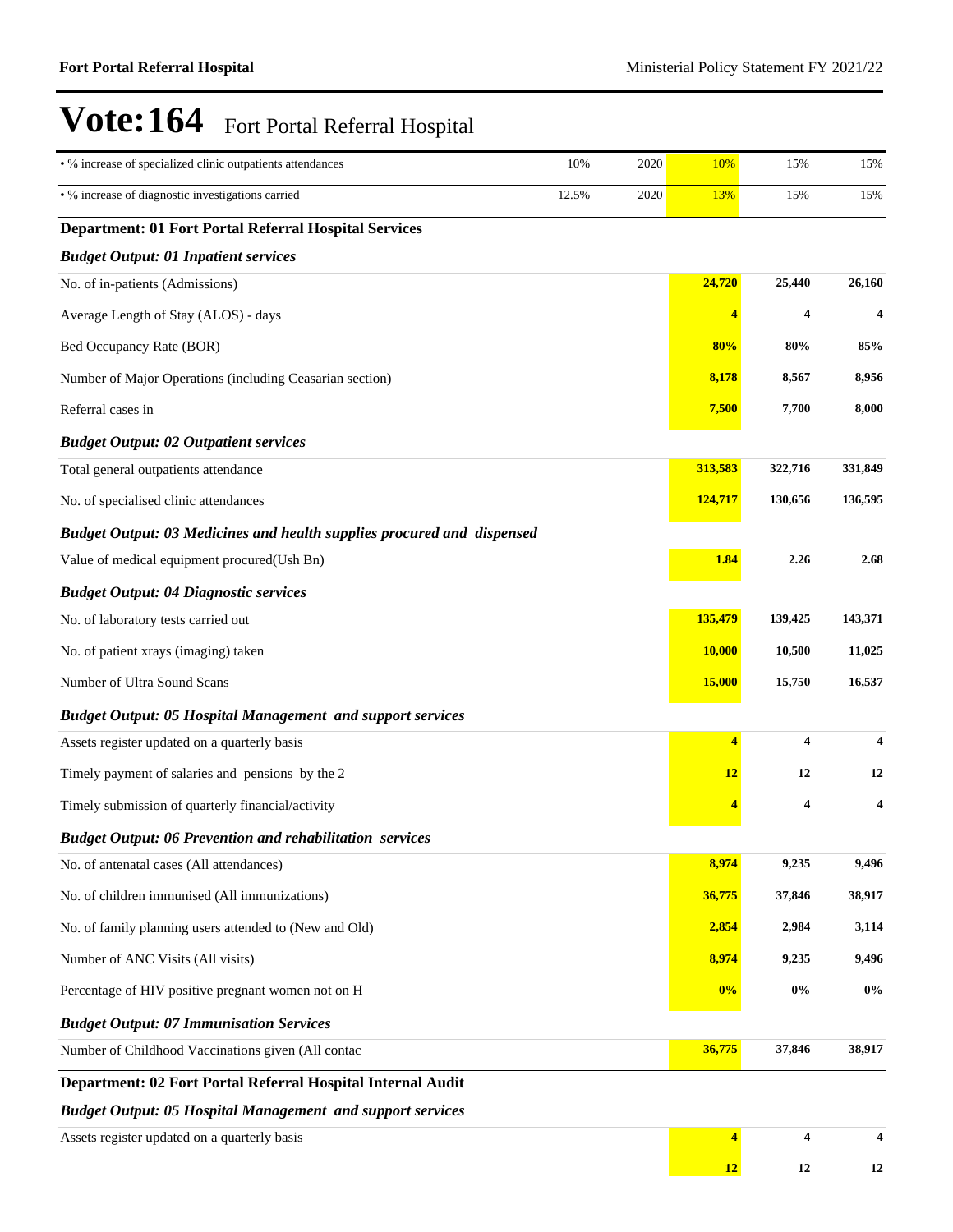| Timely payment of salaries and pensions by the 2                  |             |                         |             |
|-------------------------------------------------------------------|-------------|-------------------------|-------------|
| Timely submission of quarterly financial/activity                 |             | $\overline{\mathbf{4}}$ |             |
| <b>Department: 03 Fort Portal Regional Maintenance</b>            |             |                         |             |
| <b>Budget Output: 05 Hospital Management and support services</b> |             |                         |             |
| Assets register updated on a quarterly basis                      | 4           | $\overline{\mathbf{4}}$ |             |
| Timely payment of salaries and pensions by the 2                  | 12          | 12                      | 12          |
| Timely submission of quarterly financial/activity                 |             | 4                       | 4           |
| Project: 1004 Fort Portal Rehabilitation Referral Hospital        |             |                         |             |
| <b>Budget Output: 01 Inpatient services</b>                       |             |                         |             |
| No. of in-patients (Admissions)                                   | 30,000      | 32,000                  | 34,000      |
| Average Length of Stay (ALOS) - days                              |             | $\overline{\mathbf{4}}$ |             |
| Bed Occupancy Rate (BOR)                                          | 80%         | 80%                     | 85%         |
| Number of Major Operations (including Ceasarian section)          | 4,500       | 5,000                   | 5,500       |
| Referral cases in                                                 | 7,500       | 7,700                   | 8,000       |
| Project: 1576 Retooling of Fort Portal Regional Referral Hospital |             |                         |             |
| <b>Budget Output: 85 Purchase of Medical Equipment</b>            |             |                         |             |
| Value of medical equipment procured (Ush Bn)                      | 200,000,000 | 200,000,000             | 200,000,000 |

## **IX. Major Capital Investments And Changes In Resource Allocation**

## **Table 9.1: Major Capital Investment (Capital Purchases outputs over 0.5Billion)**

| FY 2020/21                                                              | FY 2021/22     |                                                    |                                                                            |  |  |  |  |
|-------------------------------------------------------------------------|----------------|----------------------------------------------------|----------------------------------------------------------------------------|--|--|--|--|
| <b>Appr. Budget and Planned Outputs</b>                                 |                | <b>Expenditures and Achievements by</b><br>end Dec | <b>Proposed Budget and Planned</b><br><b>Outputs</b>                       |  |  |  |  |
| Vote 164 Fort Portal Referral Hospital                                  |                |                                                    |                                                                            |  |  |  |  |
| <b>Sub-SubProgramme: 08 56 Regional Referral Hospital Services</b>      |                |                                                    |                                                                            |  |  |  |  |
| Development Project : 1004 Fort Portal Rehabilitation Referral Hospital |                |                                                    |                                                                            |  |  |  |  |
| Budget Output: 08 56 80 Hospital Construction/rehabilitation            |                |                                                    |                                                                            |  |  |  |  |
| 1.6km of perimeter wall constructed                                     |                | 35% of the entire work is so far done              | perimeter wall construction completed and gate<br>houses at 50% completion |  |  |  |  |
| <b>Total Output Cost(Ushs Thousand)</b>                                 | 580,000        | 168,737                                            | 520,000                                                                    |  |  |  |  |
| Gou Dev't:                                                              | 580,000        | 168,737                                            | 520,000                                                                    |  |  |  |  |
| Ext Fin:                                                                | $\overline{0}$ | $\Omega$                                           |                                                                            |  |  |  |  |
| A.I.A:                                                                  | $\theta$       | $\Omega$                                           | $\overline{0}$                                                             |  |  |  |  |

## **X. Vote Challenges and Plans To Improve Performance**

**Vote Challenges**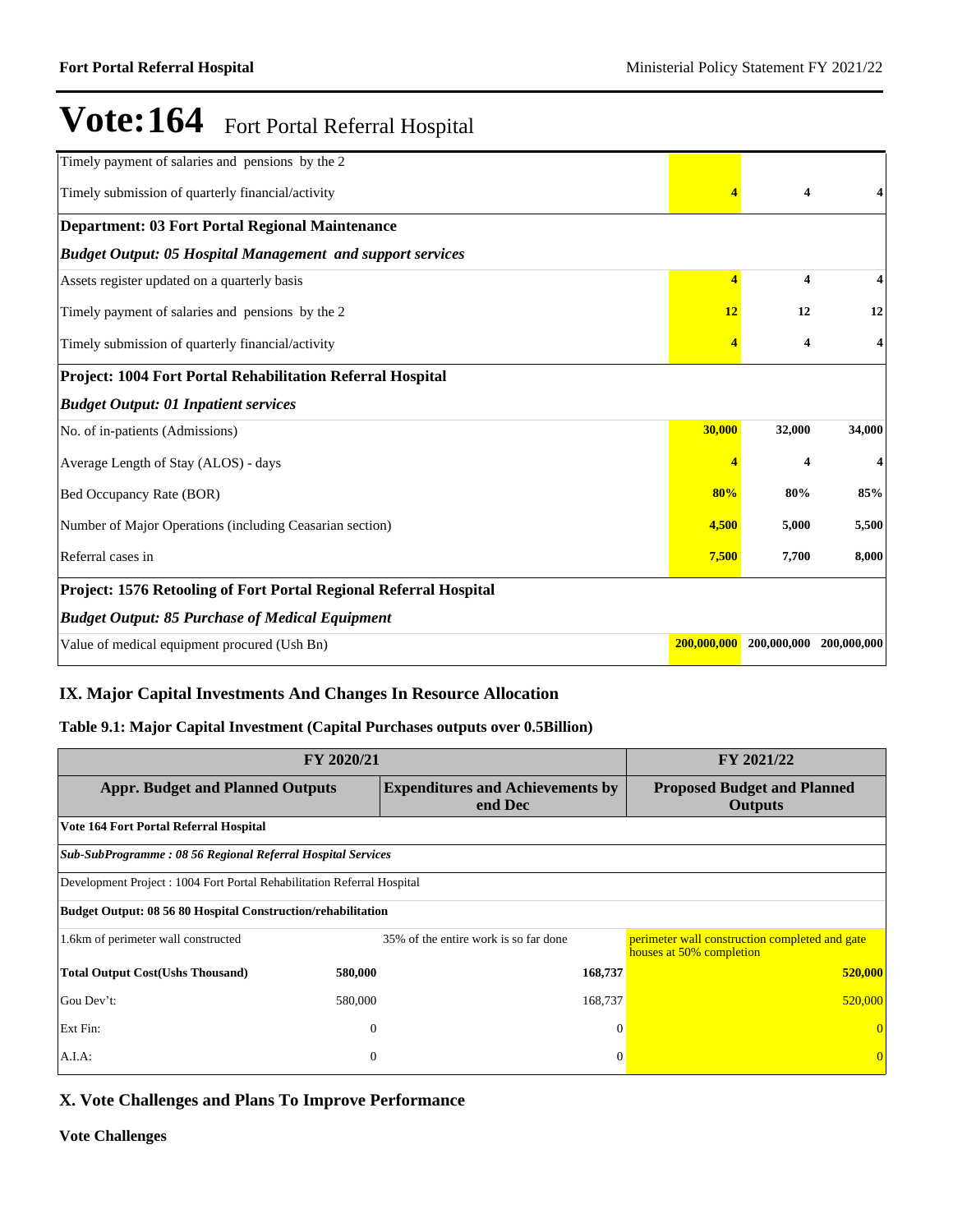Delayed clearance of the pension files continues to limit the vote performance in terms of budget spending and payment of pensioners, high electricity and water (utility) bills also distort the budget leaving arrears to accumulate, the need for fuel to run the vehicle fleet and serve the population in the whole region also is a big challenge, made worse by use of old vehicles that come with high maintenance costs. The covid pandemic did not leave the vote the same. There has become a higher need for cleaning and cleaning materials, expenditure on observing SOPS, and a need to maintain additional medical tools and equipment especially the ICUs with the same equipment maintenance budget under program 3.

There has been a progressive increase in the demand for services that are not well matched with our current level of funding. This leaves some activities to remain un implemented as planned thus posing a challenge

### **Plans to improve Vote Performance**

Strengthen support supervision both internally and lower facilities, improve budgeting and reporting, strengthen monitoring and evaluation, ensure staff motivation through better rewards and sanctions, improve on partnerships with key stakeholders for cohesion and synergies other than duplication

### **XI Off Budget Support**

#### **Table 11.1 Off-Budget Support by Department and Project**

| <b>Billion Uganda Shillings</b>                                  | $2020/21$ Approved<br><b>Budget</b> | 2021/22 Draft<br><b>Estimates</b> |
|------------------------------------------------------------------|-------------------------------------|-----------------------------------|
| <b>Sub-SubProgramme 0856 Regional Referral Hospital Services</b> | 1.60                                | 0.90                              |
| <b>Recurrent Budget Estimates</b>                                |                                     |                                   |
| 01 Fort Portal Referral Hospital Services                        | 1.60                                | 0.90                              |
| 410-International Development Association (IDA)                  | 1.05                                | 0.90                              |
| 451-Global Alliance for Vaccines Immunisation                    | 0.55                                | 0.00                              |
| <b>Total for Vote</b>                                            | 1.60                                | 0.90                              |

### **XII. Vote Cross Cutting Policy And Other Budgetary Issues**

### **Table 12.1: Cross- Cutting Policy Issues**

| <b>Issue Type:</b>                  | <b>HIV/AIDS</b>                                                                                                                                                                                                                                                                                                                                                                                                                                                        |
|-------------------------------------|------------------------------------------------------------------------------------------------------------------------------------------------------------------------------------------------------------------------------------------------------------------------------------------------------------------------------------------------------------------------------------------------------------------------------------------------------------------------|
| Objective:                          | HIV case identification of children, adolescents and men, Viral load suppression among all age<br>groups, TB in HIV case identification, client engagement and retention in HIV care, ART<br>optimization, Patient level data use, Improved EID infant outcomes and strengthen referrals<br>through the regional third-line committees                                                                                                                                 |
| <b>Issue of Concern :</b>           | low retention rate for clients in care and Poor identification of new positives.                                                                                                                                                                                                                                                                                                                                                                                       |
| <b>Planned Interventions:</b>       | Case identification of children, adolescents and men                                                                                                                                                                                                                                                                                                                                                                                                                   |
| <b>Budget Allocation (Billion):</b> | 0.030                                                                                                                                                                                                                                                                                                                                                                                                                                                                  |
| <b>Performance Indicators:</b>      | Increased identification and retention to 90%                                                                                                                                                                                                                                                                                                                                                                                                                          |
| <b>Issue Type:</b>                  | Gender                                                                                                                                                                                                                                                                                                                                                                                                                                                                 |
| Objective:                          | To promote all inclusive efforts that ensure gender equality and equity without discrimination<br>against women, children and the elderly. This is intended to guarantee provision of health care<br>services to all people in the most fair way possible. include women on key committees of the<br>hospital, allow for active participation of women in leadership and decision making, strengthen<br>adolescent services, improve a s pecial clinic for the elderly |
| <b>Issue of Concern:</b>            | Vulnerability and gender inequality at the work place                                                                                                                                                                                                                                                                                                                                                                                                                  |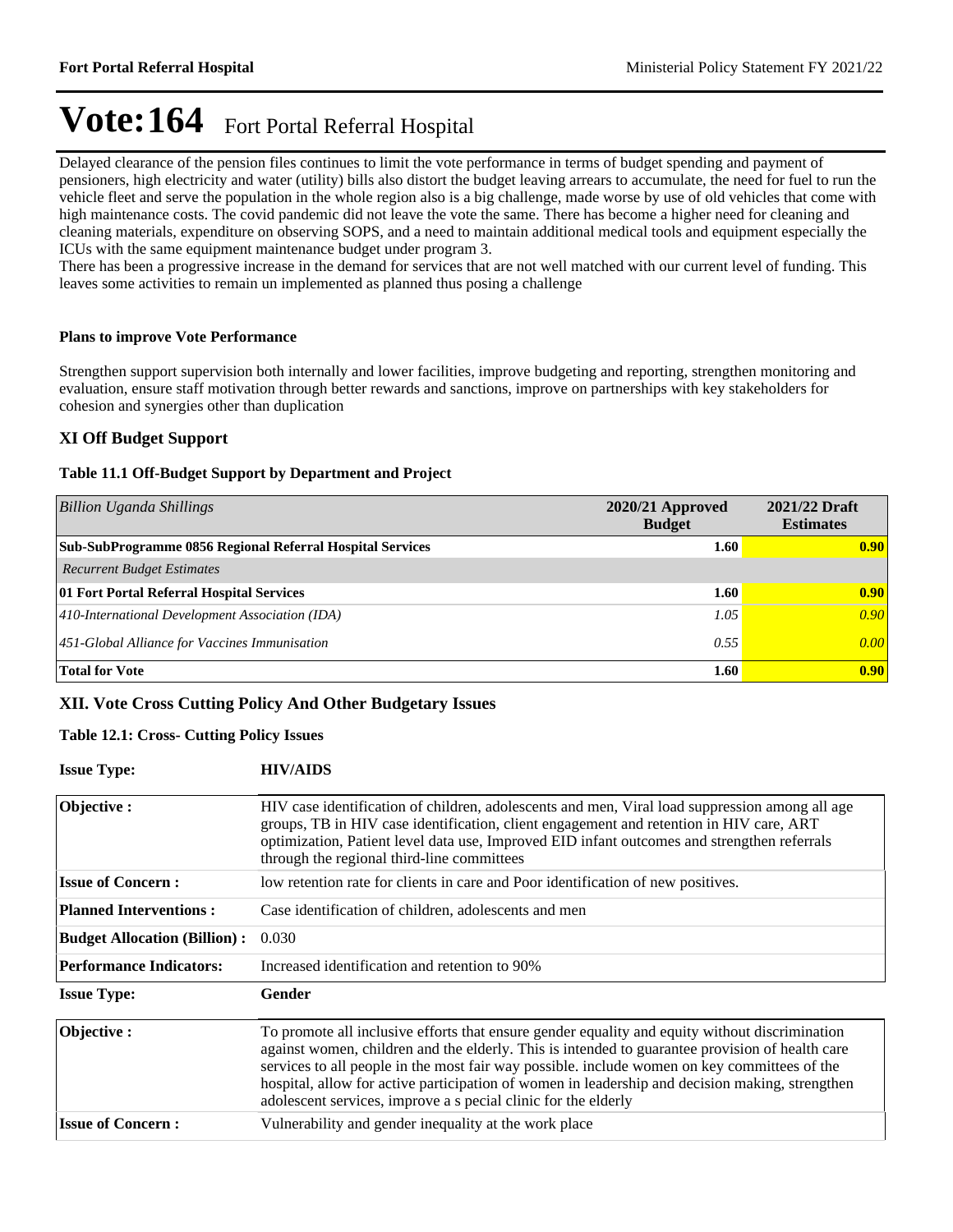| <b>Planned Interventions:</b>       | • Set up an adolescent center to address matters affecting young adolescents<br>•Assign a gender focal person to coordinate planning and implementation of gender issues in a<br>health care setting                                                                                                                                                                                                                                                                             |
|-------------------------------------|----------------------------------------------------------------------------------------------------------------------------------------------------------------------------------------------------------------------------------------------------------------------------------------------------------------------------------------------------------------------------------------------------------------------------------------------------------------------------------|
| <b>Budget Allocation (Billion):</b> | 0.030                                                                                                                                                                                                                                                                                                                                                                                                                                                                            |
| <b>Performance Indicators:</b>      | reduce the number of GBV cases from 80 to 50                                                                                                                                                                                                                                                                                                                                                                                                                                     |
| <b>Issue Type:</b>                  | <b>Enviroment</b>                                                                                                                                                                                                                                                                                                                                                                                                                                                                |
| Objective:                          | Train 100 Health workers and cleaners in universal Infection Prevention control protocol with<br>emphasis to highly infectious diseases according to WHO guidelines and national SOPS<br>We shall ensure 100% incineration of medical waste generated in the hospital, continue with<br>Kavere ban campaign a<br>Involve clients in safe cleaning more so, long staying patients as part of encouraging ownership of<br>the facility, all to reduce hospital acquired infections |
| <b>Issue of Concern:</b>            | Poor Medical waste disposal                                                                                                                                                                                                                                                                                                                                                                                                                                                      |
| <b>Planned Interventions:</b>       | • Adopt and customize universal IPC protocols<br>• Train at least 80% of staff in Infection Prevention and Control<br>• Ensure at least 70% waste segregation from point of generation to point of disposal                                                                                                                                                                                                                                                                      |
| <b>Budget Allocation (Billion):</b> | 0.030                                                                                                                                                                                                                                                                                                                                                                                                                                                                            |
| <b>Performance Indicators:</b>      | 100 workers trained in universal infection Prevention and control protocols                                                                                                                                                                                                                                                                                                                                                                                                      |

## **XIII. Personnel Information**

### **Table 13.1 Staff Establishment Analysis**

| <b>Title</b>                                                        | <b>Salary Scale</b> | <b>Number Of Approved Positions</b> | <b>Number Of Filled Positions</b> |
|---------------------------------------------------------------------|---------------------|-------------------------------------|-----------------------------------|
| Consultant                                                          | U1SE                |                                     | $\theta$                          |
| <b>Senior Consultant</b>                                            | U1SE                |                                     | $\theta$                          |
| Medical Officer (Special Grade)                                     | $U2$ (Med-1)        | 5                                   | $\theta$                          |
| PRINCIPAL CLINICAL OFFICER                                          | $U3(Med-2)$         |                                     | $\Omega$                          |
| HOSPITAL ADMINISTRATOR -<br>FORT PORTAL REG. REF<br><b>HOSPITAL</b> | U <sub>4</sub>      |                                     | $\theta$                          |
| <b>SENIOR LABARATORY</b><br><b>TECHNOLOGIST</b>                     | $U4(Med-2)$         |                                     | $\theta$                          |
| Senior Nursing Officer                                              | $U4(Med-2)$         | 15                                  | 13                                |
| <b>ANAESTHETIC OFFICER</b>                                          | U5(SC)              | 5                                   | 2                                 |
| Clinical Officer                                                    | U5(SC)              | 13                                  | 8                                 |
| Nursing Officer (Nursing)                                           | U5(SC)              | 40                                  | 38                                |
| Nursing Officer (Psychiatry)                                        | U5(SC)              | 20                                  | 17                                |
| <b>Enrolled Midwife</b>                                             | $U7$ (Med)          | 20                                  | 18                                |
| <b>Enrolled Nurse</b>                                               | U7U                 | 40                                  | 36                                |

### **Table 13.2 Staff Recruitment Plan**